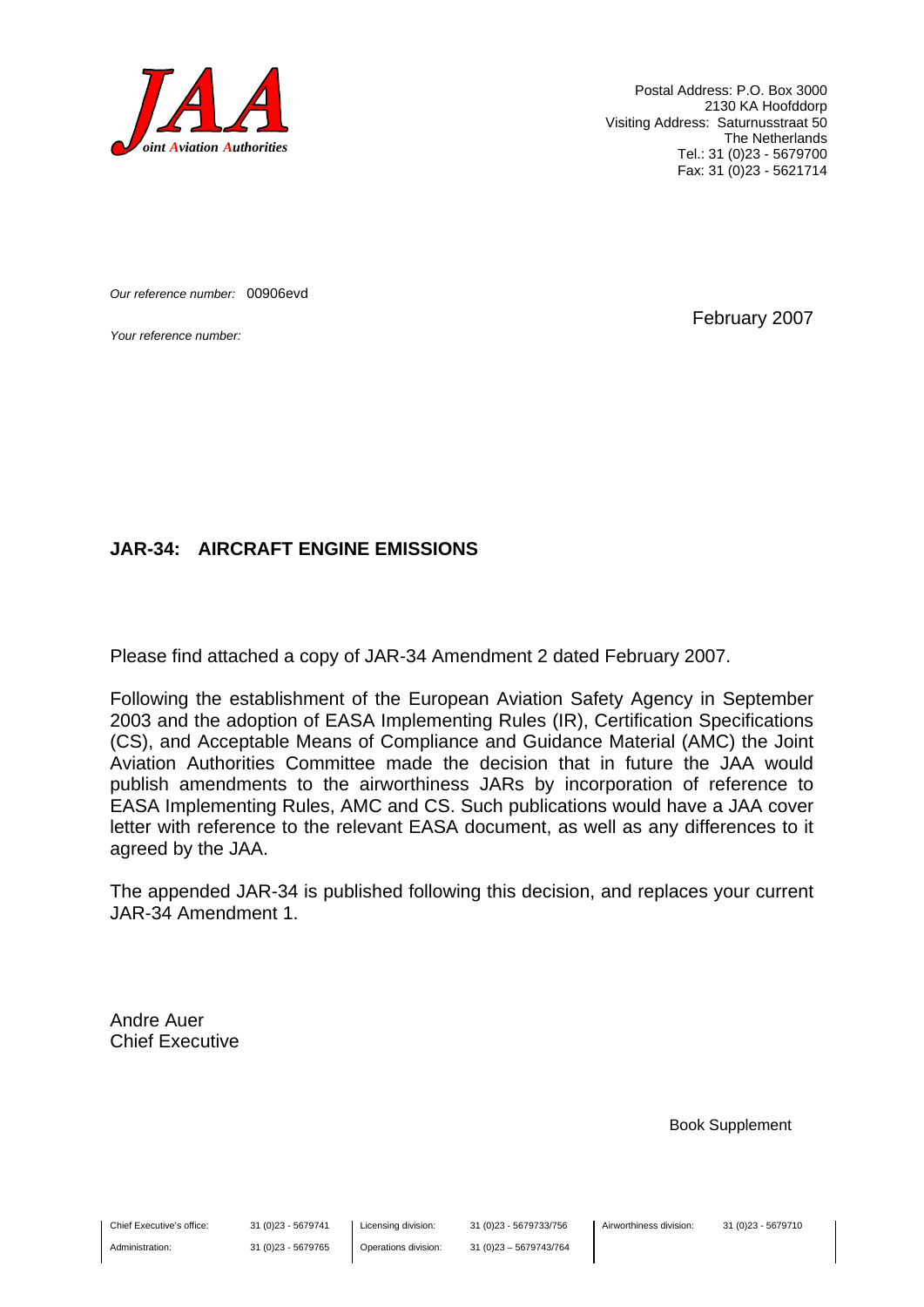# **Joint Aviation Requirements**

## **JAR–34**

**Aircraft Engine Emissions** 

**Joint Aviation Authorities**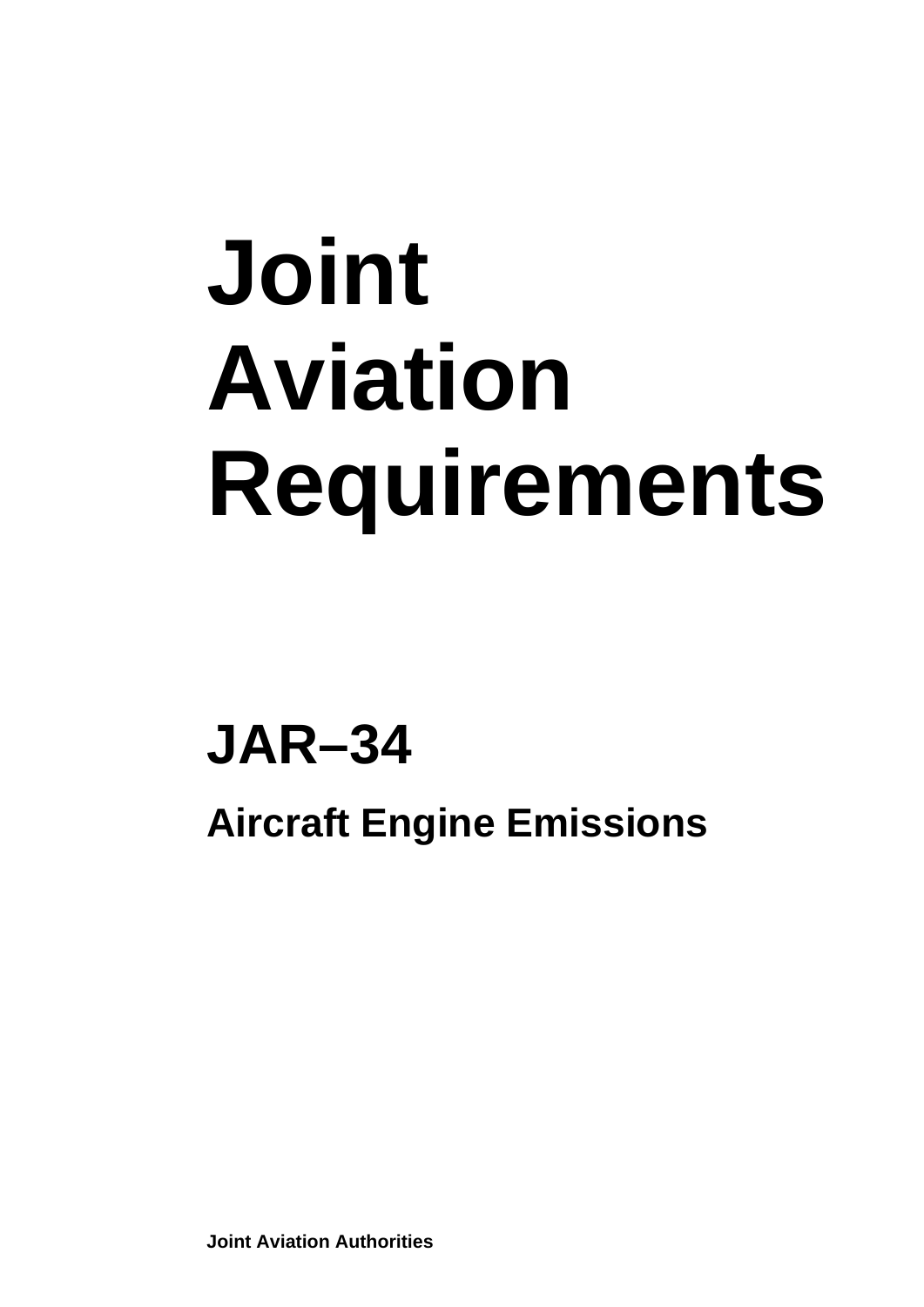# **Joint Aviation Requirements**

## **JAR–34**

### **Aircraft Engine Emissions**

Amendment 2 February 2007

All rights reserved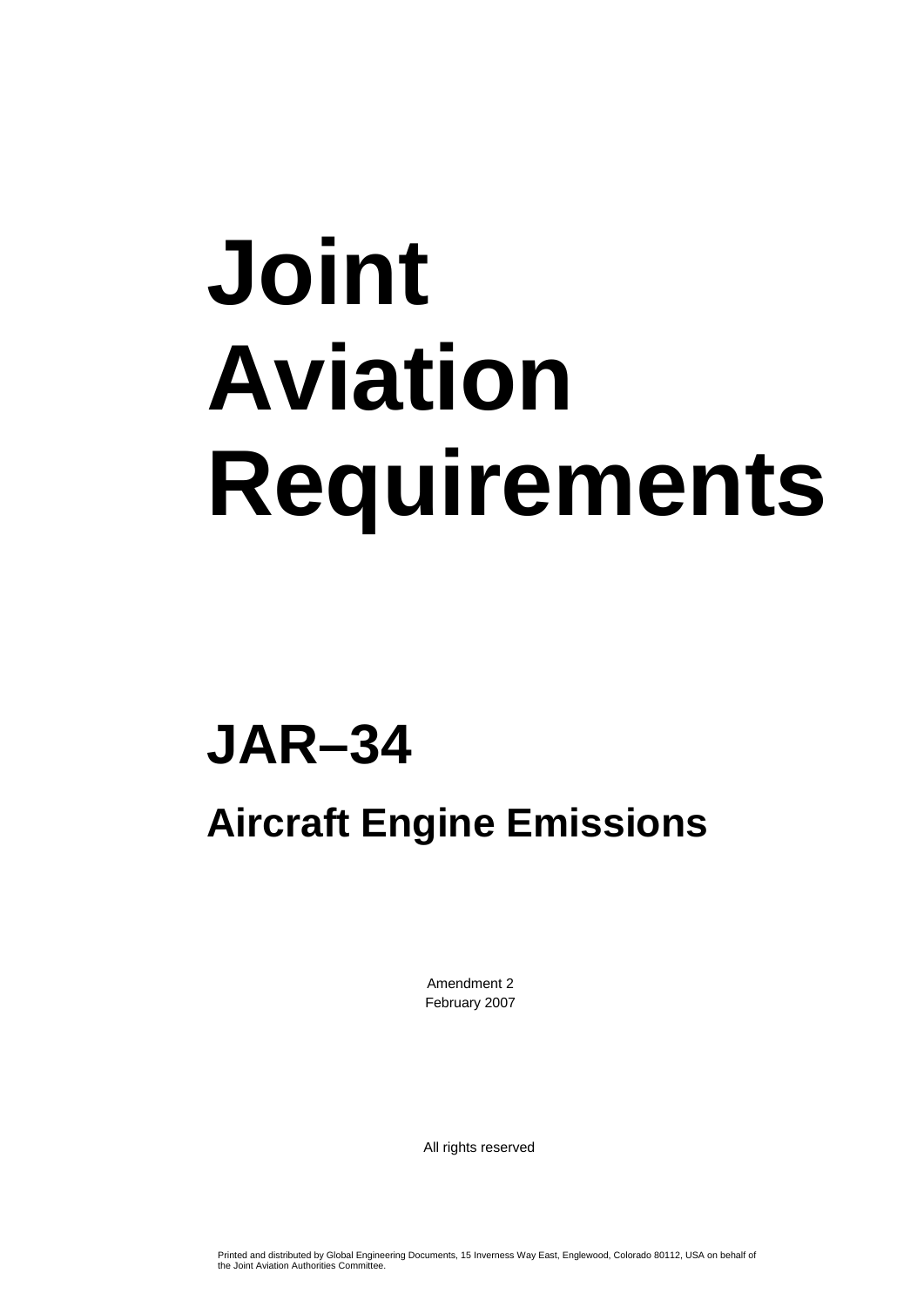The members of the Joint Aviation Authorities Committee are representatives of the Civil Aviation Authorities of the countries and of the European Aviation Safety Agency (EASA) that have signed the 'Arrangements Concerning the Development and the Acceptance of Joint Aviation Requirements'. A list of these members is kept by European Civil Aviation Conference, 3 bis Villa Emile Bergerat, 92522 NEUILLY SUR SEINE Cedex, France.\*

Further printed copies of the Joint Aviation Authorities Documents can be purchased from Global Engineering Documents, whose world wide offices are listed on the JAA website (www.jaa.nl) and Global website (www.global.ihs.com).

For electronic versions of Joint Aviation Authorities Documents please refer to the website of Information Handling Services (IHS) on www.ihsaviation.com, where you will find information on how to order.

Enquiries regarding the contents should be addressed to Central JAA, Saturnusstraat 50, PO Box 3000, 2130 KA HOOFDDORP, Netherlands (E-mail publications@jaa.nl).

\* These members are:

**<sup>[</sup>**Albania, Armenia, Austria, Belgium, Bosnia & Herzegovina, Bulgaria, Croatia, Cyprus, Czech Republic, Denmark, Estonia, Finland, Former Yugoslav Republic of Macedonia (FYROM), France, Germany, Greece, Hungary, Iceland, Ireland, Italy, Latvia, Lithuania, Luxembourg, Malta, Monaco, Netherlands, Norway, Poland, Portugal, Republic of Moldova, Romania, Serbia & Montenegro, Slovak Republic, Slovenia, Spain, Sweden, Switzerland, Turkey, Ukraine, and United Kingdom.**]**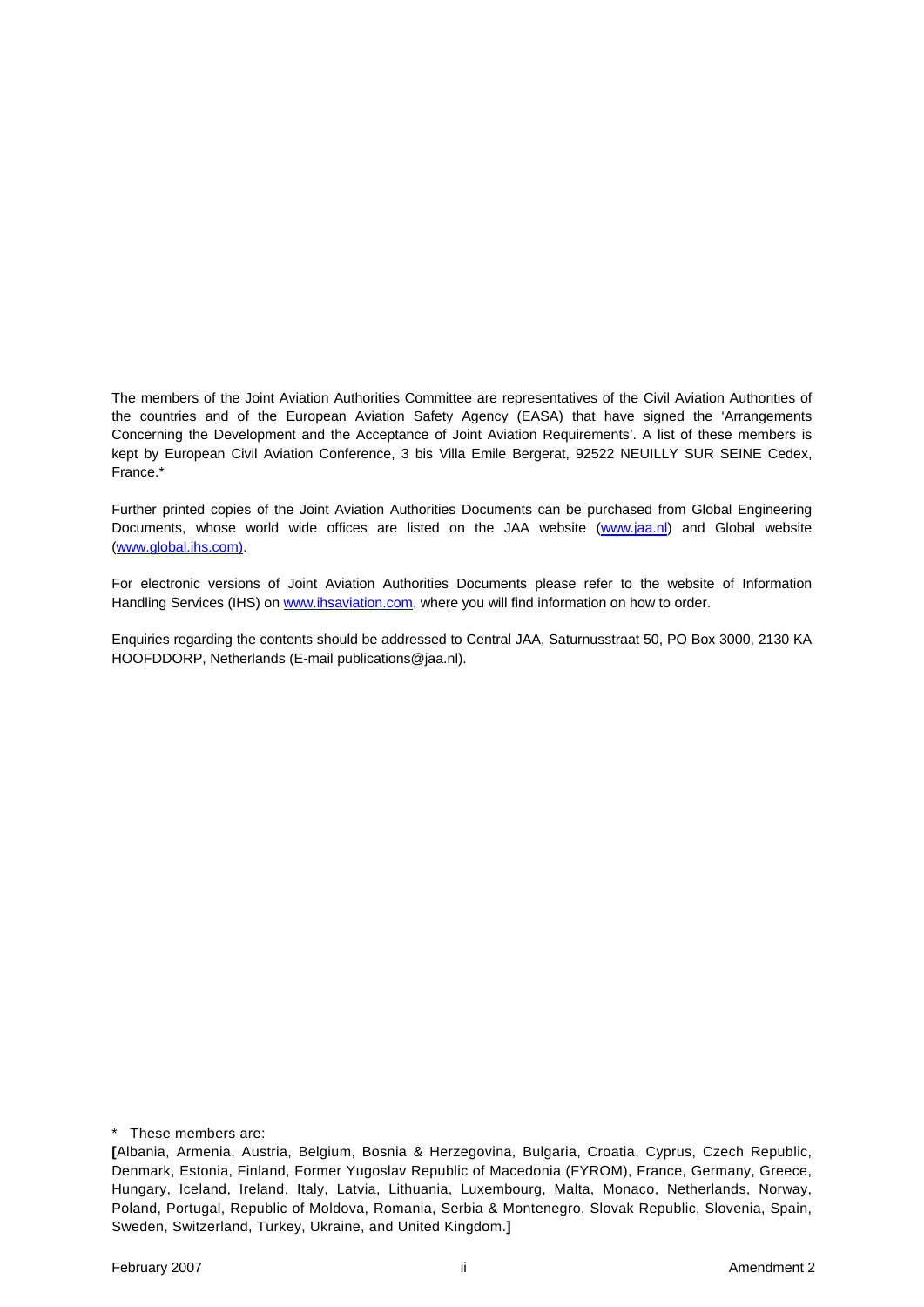JAR 34 Section 1A consist of:,

- a) Article 6.1 of the Regulation (EC) No 1592/2002 of the European Parliament and of the Council dated 15 July 2002 as amended by the Commission Regulation (EC) No. 1701/2003 dated 24 September 2003 amending the Article 6.1 to distinguish ICAO Annex 16 volume I and volume II;
- b) Para 21A.18 (b) of Section A, Subpart B of the Annext to the Commission Regulation (EC) No. 1702/2003 dated 24 September 2003 (also called Part-21);
- c) Articles 1 and 2 of the EASA Executive Director Decision 2003/3/RM dated 14 November 2003.
- d) Book 1 of the Annex to the EASA Executive Director Decision 2003/3/RM dated 14 November 2003 (also called CS-34).

JAR-34 Section 1B consists of:

#### INTENTIONALLY LEFT BLANK

JAR-34 Section 2 consists of:

a) The Book 2 of the Annex to the EASA Executive Director Decision 2003/3/RM dated 14 November 2003 (also called CS-34).

Note:

For all references to Agency please read Joint Aviation Authorities/Authority as appropriate.